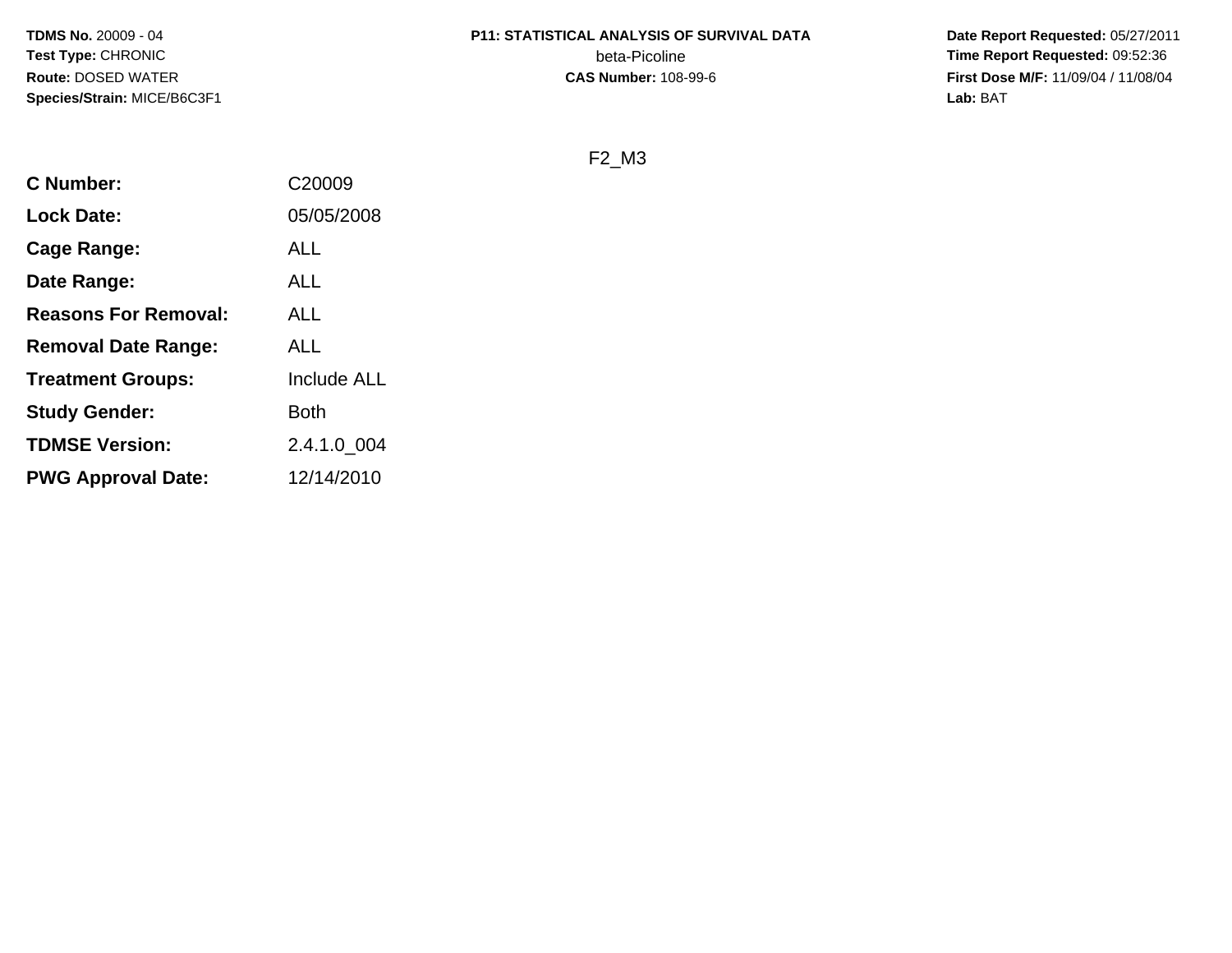### **P11: STATISTICAL ANALYSIS OF SURVIVAL DATA**

beta-Picoline<br>CAS Number: 108-99-6

 **Date Report Requested:** 05/27/2011 **Time Report Requested:** 09:52:36 **First Dose M/F:** 11/09/04 / 11/08/04<br>Lab: BAT **Lab:** BAT

# **MALE MICE**

FIRST TERMINAL SACRIFICE AT **730** DAYS

INDIVIDUAL SURVIVAL TIMES (DAYS)

| $DOSE = 0$ mg/l                    |            |                      |            |            |            |                      |            |            |            |                   |            |                    |                    |
|------------------------------------|------------|----------------------|------------|------------|------------|----------------------|------------|------------|------------|-------------------|------------|--------------------|--------------------|
| <b>TOTAL 50</b>                    |            | UNCENSORED DEATHS 26 |            |            |            |                      |            |            |            | CENSORED DEATHS 0 |            | <b>TERMINAL 24</b> |                    |
| UNCENSORED DEATH DAYS              |            |                      |            |            |            |                      |            |            |            |                   |            |                    |                    |
| 402<br>590                         | 441<br>594 | 455<br>596           | 455<br>613 | 460<br>619 | 505<br>624 | 508<br>627           | 519<br>646 | 524<br>648 | 543<br>670 | 543<br>700        | 562<br>717 | 567                | 585                |
| <b>CENSORED DEATH DAYS</b><br>None |            |                      |            |            |            |                      |            |            |            |                   |            |                    |                    |
| $DOSE = 312.5$ mg/l                |            |                      |            |            |            |                      |            |            |            |                   |            |                    |                    |
| <b>TOTAL 50</b>                    |            |                      |            |            |            | UNCENSORED DEATHS 24 |            |            |            | CENSORED DEATHS 0 |            |                    | <b>TERMINAL 26</b> |
| UNCENSORED DEATH DAYS              |            |                      |            |            |            |                      |            |            |            |                   |            |                    |                    |
| 407<br>627                         | 470<br>632 | 512<br>638           | 545<br>642 | 580<br>675 | 583<br>690 | 585<br>702           | 593<br>704 | 593<br>715 | 605<br>722 | 614               | 621        | 627                | 627                |
| <b>CENSORED DEATH DAYS</b><br>None |            |                      |            |            |            |                      |            |            |            |                   |            |                    |                    |
| $DOSE = 625$ mg/l                  |            |                      |            |            |            |                      |            |            |            |                   |            |                    |                    |
| <b>TOTAL 50</b>                    |            |                      |            |            |            | UNCENSORED DEATHS 23 |            |            |            | CENSORED DEATHS 0 |            |                    | <b>TERMINAL 27</b> |
| UNCENSORED DEATH DAYS              |            |                      |            |            |            |                      |            |            |            |                   |            |                    |                    |
| 456<br>659                         | 470<br>661 | 496<br>670           | 519<br>685 | 524<br>694 | 526<br>700 | 548<br>704           | 551<br>707 | 556<br>715 | 560        | 569               | 627        | 628                | 631                |
| <b>CENSORED DEATH DAYS</b><br>None |            |                      |            |            |            |                      |            |            |            |                   |            |                    |                    |
| $DOSE = 1250$ mg/l                 |            |                      |            |            |            |                      |            |            |            |                   |            |                    |                    |
| <b>TOTAL 50</b>                    |            |                      |            |            |            | UNCENSORED DEATHS 17 |            |            |            | CENSORED DEATHS 0 |            |                    | <b>TERMINAL 33</b> |
| UNCENSORED DEATH DAYS              |            |                      |            |            |            |                      |            |            |            |                   |            |                    |                    |
| 399<br>715                         | 425<br>717 | 465<br>724           | 522        | 534        | 534        | 534                  | 571        | 675        | 687        | 690               | 709        | 710                | 713                |
| <b>CENSORED DEATH DAYS</b>         |            |                      |            |            |            |                      |            |            |            |                   |            |                    |                    |
| None                               |            |                      |            |            |            |                      |            |            |            |                   |            |                    |                    |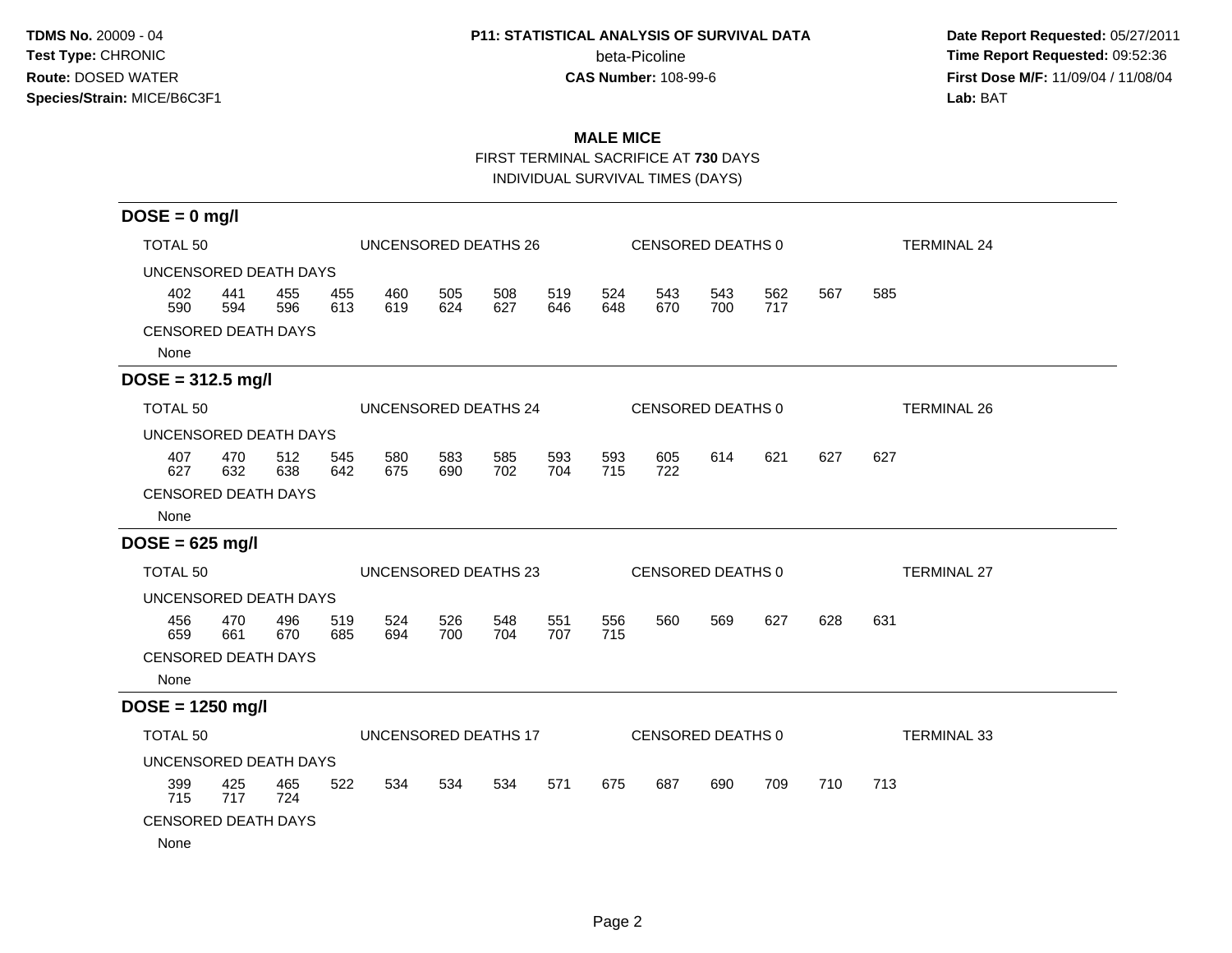**TDMS No.** 20009 - 04**Test Type:** CHRONIC**Route:** DOSED WATER**Species/Strain:** MICE/B6C3F1

#### **P11: STATISTICAL ANALYSIS OF SURVIVAL DATA**

beta-Picoline<br>CAS Number: 108-99-6

 **Date Report Requested:** 05/27/2011 **Time Report Requested:** 09:52:36 **First Dose M/F:** 11/09/04 / 11/08/04<br>**Lab:** BAT **Lab:** BAT

## **MALE MICE**

FIRST TERMINAL SACRIFICE AT **730** DAYS

| <b>KAPLAN-MEIER SURVIVAL PROBABILITY ESTIMATES (%)</b> |             |       |       |       |       |      |      |      |      |        |  |  |  |
|--------------------------------------------------------|-------------|-------|-------|-------|-------|------|------|------|------|--------|--|--|--|
| <b>DOSE</b>                                            | TIME (DAYS) |       |       |       |       |      |      |      |      |        |  |  |  |
|                                                        | 90          | 180   | 270   | 365   | 425   | 485  | 545  | 605  | 665  | 730(A) |  |  |  |
| $0$ mg/l                                               | 100.0       | 100.0 | 100.0 | 100.0 | 98.0  | 90.0 | 78.0 | 66.0 | 54.0 | 48.0   |  |  |  |
| $312.5 \text{ mg/l}$                                   | 100.0       | 100.0 | 100.0 | 100.0 | 98.0  | 96.0 | 92.0 | 80.0 | 64.0 | 52.0   |  |  |  |
| 625 mg/l                                               | 100.0       | 100.0 | 100.0 | 100.0 | 100.0 | 96.0 | 88.0 | 78.0 | 68.0 | 54.0   |  |  |  |
| 1250 mg/l                                              | 100.0       | 100.0 | 100.0 | 100.0 | 96.0  | 94.0 | 86.0 | 84.0 | 84.0 | 66.0   |  |  |  |

- 
- 

<sup>(</sup>A) FIRST TERMINAL SACRIFICE<br>(B) THE FIRST ENTRY IS THE TREND TEST (TARONE, 1975) RESULT. SUBSEQUENT ENTRIES ARE THE RESULTS OF PAIRWISE TESTS (COX, 1972). NEGATIVE TRENDS ARE INDICATED BY "N".<br>(C) MEAN OF ALL UNCENSORED D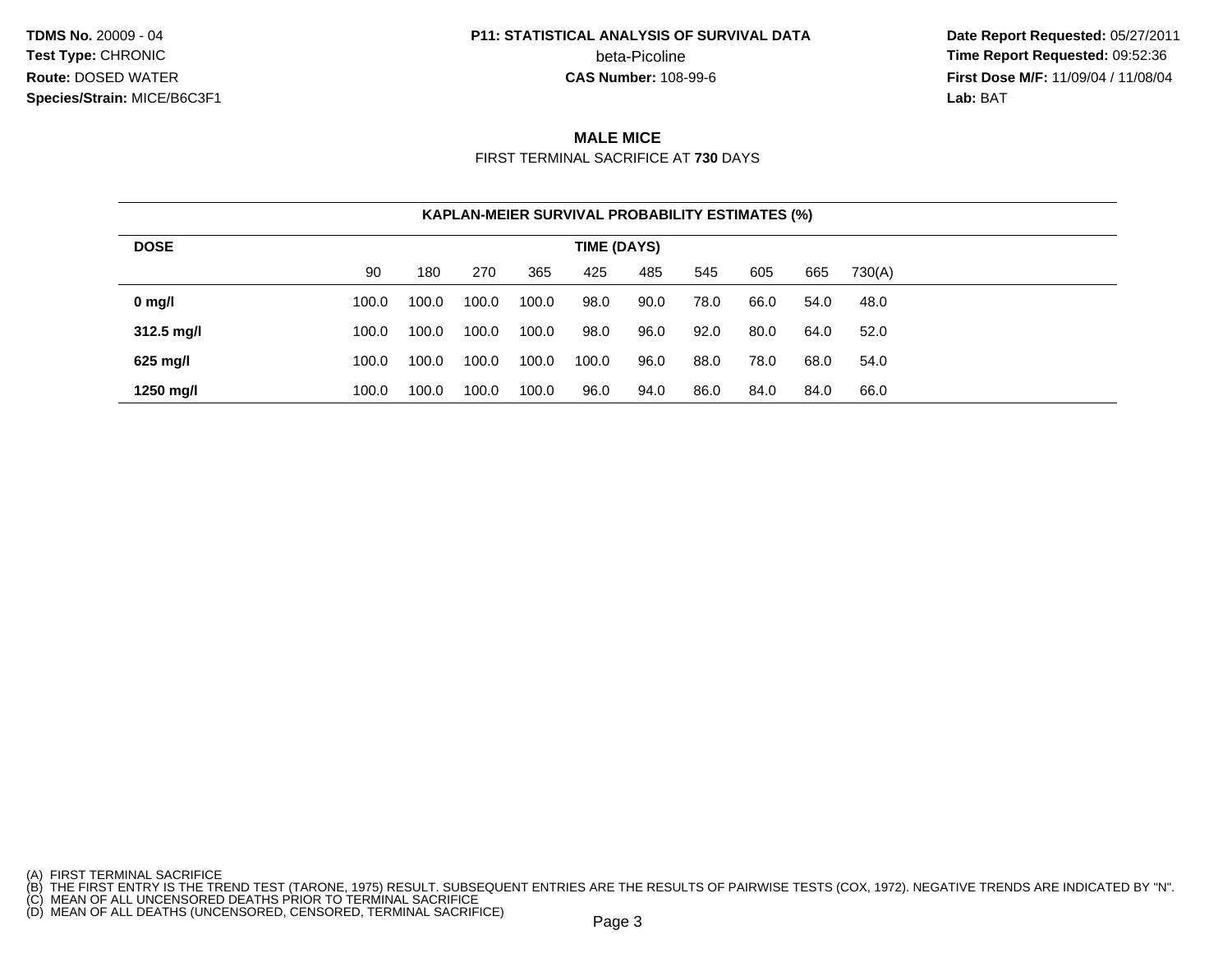**TDMS No.** 20009 - 04**Test Type:** CHRONIC beta-Picoline**Route:** DOSED WATER**Species/Strain:** MICE/B6C3F1

# **P11: STATISTICAL ANALYSIS OF SURVIVAL DATA**

 **Date Report Requested:** 05/27/2011 **beta-Picoline**<br>**CAS Number:** 108-99-6<br>**CAS Number:** 108-99-6<br>**Time Report Requested:** 09:52:36<br>**First Dose M/F:** 11/09/04 / 11/08/04 **First Dose M/F:** 11/09/04 / 11/08/04<br>**Lab:** BAT **Lab:** BAT

# **MALE MICE**

FIRST TERMINAL SACRIFICE AT **730** DAYS

#### **SURVIVAL SUMMARY STATISTICS**

| <b>DOSE</b>                                                         | $0 \text{ mq/l}$ | $312.5$ mg/l    | 625 mg/l        | 1250 mg/l       |
|---------------------------------------------------------------------|------------------|-----------------|-----------------|-----------------|
| SURVIVAL AT END OF STUDY<br>(KAPLAN-MEIER)                          | 48.0%            | 52.0%           | 54.0%           | 66.0%           |
| <b>SIGNIFICANCE (B)</b><br>(LIFE TABLE)                             | $P = 0.041N$     | $P = 0.503N$    | $P = 0.456N$    | $P = 0.058N$    |
| <b>MEAN DAY OF</b><br><b>NATURAL DEATHS (C)</b><br>(STANDARD ERROR) | 565.9<br>(16.2)  | 612.9<br>(15.5) | 602.4<br>(17.3) | 607.3<br>(27.7) |
| <b>MEAN LIFE SPAN (D)</b><br>(STANDARD ERROR)                       | 644.7<br>(14.4)  | 673.8<br>(11.1) | 671.3<br>(12.0) | 688.3<br>(12.4) |

<sup>(</sup>A) FIRST TERMINAL SACRIFICE<br>(B) THE FIRST ENTRY IS THE TREND TEST (TARONE, 1975) RESULT. SUBSEQUENT ENTRIES ARE THE RESULTS OF PAIRWISE TESTS (COX, 1972). NEGATIVE TRENDS ARE INDICATED BY "N".<br>(C) MEAN OF ALL UNCENSORED D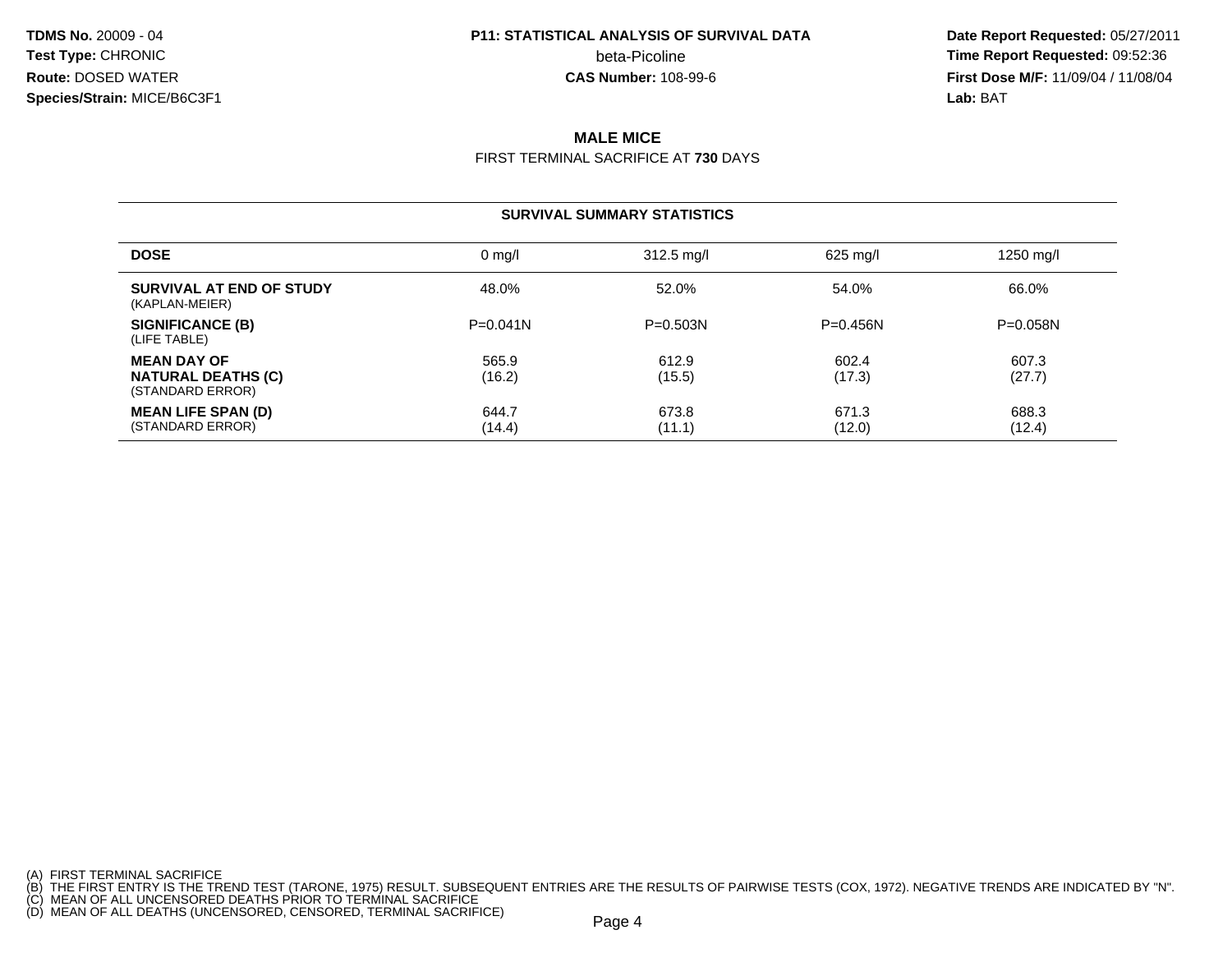### **P11: STATISTICAL ANALYSIS OF SURVIVAL DATA**

beta-Picoline<br>CAS Number: 108-99-6

 **Date Report Requested:** 05/27/2011 **Time Report Requested:** 09:52:36 **First Dose M/F:** 11/09/04 / 11/08/04<br>Lab: BAT **Lab:** BAT

# **FEMALE MICE**

FIRST TERMINAL SACRIFICE AT **729** DAYS

INDIVIDUAL SURVIVAL TIMES (DAYS)

| $DOSE = 0$ mg/l                         |            |            |            |     |     |                      |     |     |                   |     |     |     |                    |
|-----------------------------------------|------------|------------|------------|-----|-----|----------------------|-----|-----|-------------------|-----|-----|-----|--------------------|
| <b>TOTAL 50</b><br>UNCENSORED DEATHS 12 |            |            |            |     |     |                      |     |     | CENSORED DEATHS 0 |     |     |     | <b>TERMINAL 38</b> |
| UNCENSORED DEATH DAYS                   |            |            |            |     |     |                      |     |     |                   |     |     |     |                    |
| 347                                     | 372        | 598        | 639        | 643 | 668 | 669                  | 674 | 680 | 682               | 698 | 726 |     |                    |
| <b>CENSORED DEATH DAYS</b><br>None      |            |            |            |     |     |                      |     |     |                   |     |     |     |                    |
| $DOSE = 312.5$ mg/l                     |            |            |            |     |     |                      |     |     |                   |     |     |     |                    |
| <b>TOTAL 50</b>                         |            |            |            |     |     | UNCENSORED DEATHS 18 |     |     | CENSORED DEATHS 0 |     |     |     | <b>TERMINAL 32</b> |
| UNCENSORED DEATH DAYS                   |            |            |            |     |     |                      |     |     |                   |     |     |     |                    |
| 382<br>711                              | 494<br>711 | 508<br>718 | 533<br>724 | 553 | 588 | 628                  | 662 | 672 | 680               | 685 | 697 | 700 | 704                |
| <b>CENSORED DEATH DAYS</b><br>None      |            |            |            |     |     |                      |     |     |                   |     |     |     |                    |
| $DOSE = 625$ mg/l                       |            |            |            |     |     |                      |     |     |                   |     |     |     |                    |
| <b>TOTAL 50</b>                         |            |            |            |     |     | UNCENSORED DEATHS 15 |     |     | CENSORED DEATHS 0 |     |     |     | <b>TERMINAL 35</b> |
| UNCENSORED DEATH DAYS                   |            |            |            |     |     |                      |     |     |                   |     |     |     |                    |
| 309<br>717                              | 522        | 549        | 617        | 620 | 643 | 647                  | 648 | 669 | 686               | 704 | 704 | 711 | 712                |
| <b>CENSORED DEATH DAYS</b>              |            |            |            |     |     |                      |     |     |                   |     |     |     |                    |
| None                                    |            |            |            |     |     |                      |     |     |                   |     |     |     |                    |
| $DOSE = 1250$ mg/l                      |            |            |            |     |     |                      |     |     |                   |     |     |     |                    |
| <b>TOTAL 50</b>                         |            |            |            |     |     | UNCENSORED DEATHS 17 |     |     | CENSORED DEATHS 0 |     |     |     | <b>TERMINAL 33</b> |
| UNCENSORED DEATH DAYS                   |            |            |            |     |     |                      |     |     |                   |     |     |     |                    |
| 494<br>716                              | 509<br>721 | 533<br>722 | 573        | 582 | 586 | 612                  | 632 | 641 | 647               | 648 | 664 | 669 | 677                |
| <b>CENSORED DEATH DAYS</b>              |            |            |            |     |     |                      |     |     |                   |     |     |     |                    |
| None                                    |            |            |            |     |     |                      |     |     |                   |     |     |     |                    |
|                                         |            |            |            |     |     |                      |     |     |                   |     |     |     |                    |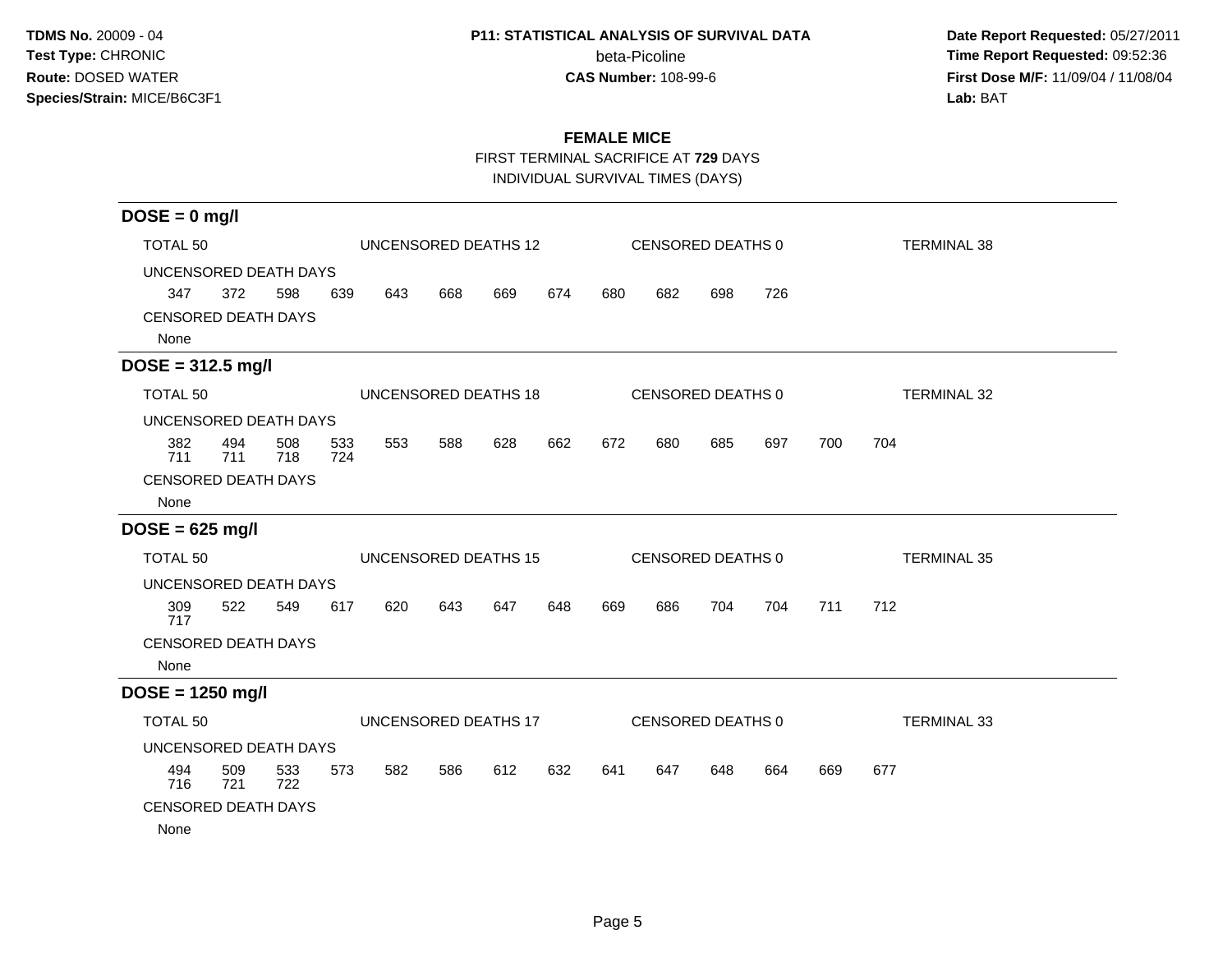**TDMS No.** 20009 - 04**Test Type:** CHRONIC**Route:** DOSED WATER**Species/Strain:** MICE/B6C3F1

#### **P11: STATISTICAL ANALYSIS OF SURVIVAL DATA**

beta-Picoline<br>CAS Number: 108-99-6

 **Date Report Requested:** 05/27/2011 **Time Report Requested:** 09:52:36 **First Dose M/F:** 11/09/04 / 11/08/04<br>**Lab:** BAT **Lab:** BAT

### **FEMALE MICE**

FIRST TERMINAL SACRIFICE AT **729** DAYS

| <b>KAPLAN-MEIER SURVIVAL PROBABILITY ESTIMATES (%)</b> |             |       |       |       |       |       |      |      |      |        |  |  |  |  |
|--------------------------------------------------------|-------------|-------|-------|-------|-------|-------|------|------|------|--------|--|--|--|--|
| <b>DOSE</b>                                            | TIME (DAYS) |       |       |       |       |       |      |      |      |        |  |  |  |  |
|                                                        | 90          | 180   | 270   | 365   | 425   | 485   | 545  | 605  | 665  | 729(A) |  |  |  |  |
| $0$ mg/l                                               | 100.0       | 100.0 | 100.0 | 98.0  | 96.0  | 96.0  | 96.0 | 94.0 | 90.0 | 76.0   |  |  |  |  |
| $312.5$ mg/l                                           | 100.0       | 100.0 | 100.0 | 100.0 | 98.0  | 98.0  | 92.0 | 88.0 | 84.0 | 64.0   |  |  |  |  |
| 625 mg/l                                               | 100.0       | 100.0 | 100.0 | 98.0  | 98.0  | 98.0  | 96.0 | 94.0 | 84.0 | 70.0   |  |  |  |  |
| 1250 mg/l                                              | 100.0       | 100.0 | 100.0 | 100.0 | 100.0 | 100.0 | 94.0 | 88.0 | 76.0 | 66.0   |  |  |  |  |

- 
- 

<sup>(</sup>A) FIRST TERMINAL SACRIFICE<br>(B) THE FIRST ENTRY IS THE TREND TEST (TARONE, 1975) RESULT. SUBSEQUENT ENTRIES ARE THE RESULTS OF PAIRWISE TESTS (COX, 1972). NEGATIVE TRENDS ARE INDICATED BY "N".<br>(C) MEAN OF ALL UNCENSORED D